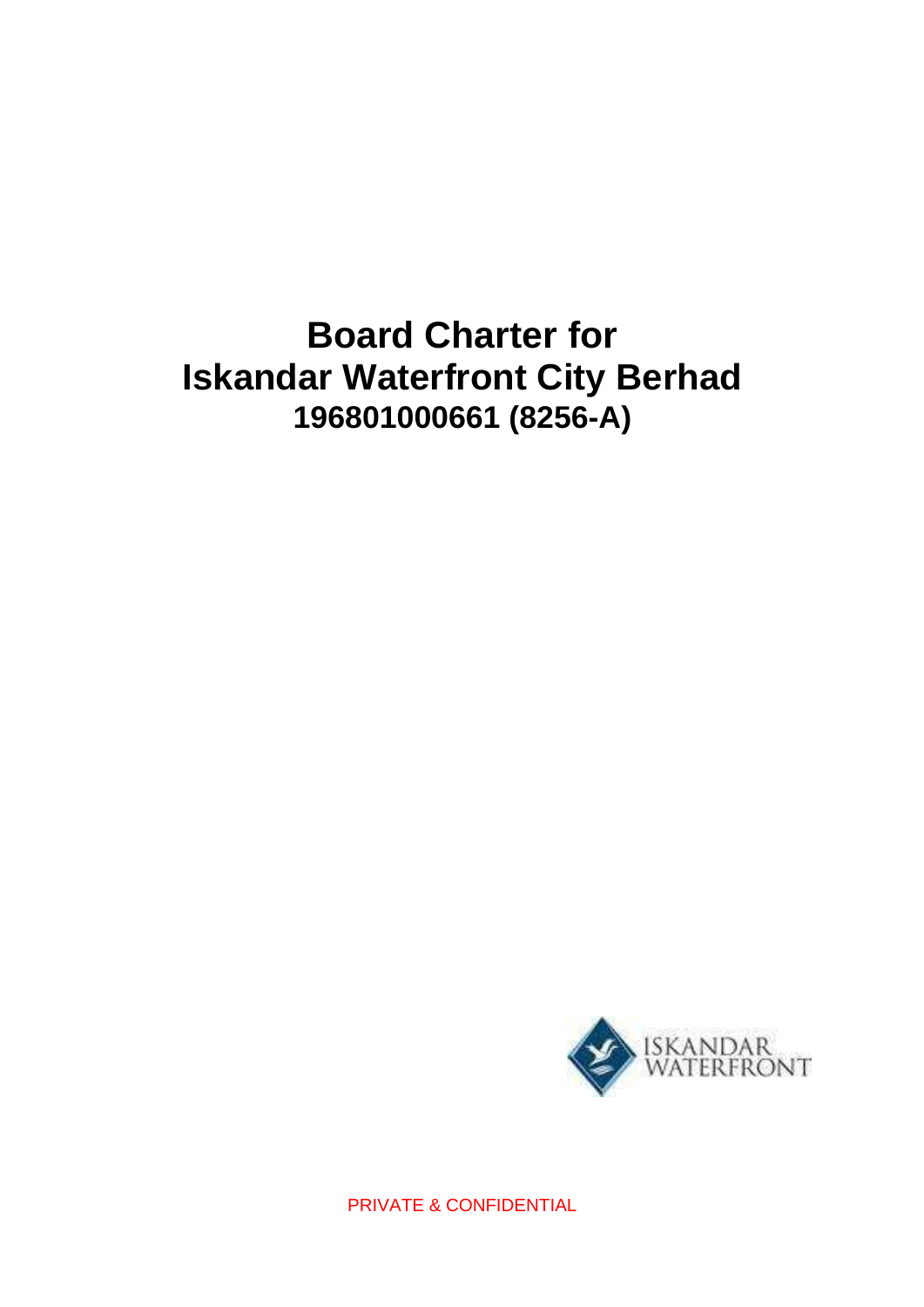## **TABLE OF CONTENTS**

| 1.0  |                                                                         |    |
|------|-------------------------------------------------------------------------|----|
| 2.0  |                                                                         |    |
| 3.0  |                                                                         |    |
| 4.0  |                                                                         |    |
| 5.0  |                                                                         |    |
| 6.0  |                                                                         |    |
|      |                                                                         |    |
| 7.0  |                                                                         |    |
| 8.0  |                                                                         |    |
| 9.0  |                                                                         |    |
| 10.0 |                                                                         |    |
| 11.0 |                                                                         |    |
| 12.0 |                                                                         |    |
| 13.0 |                                                                         |    |
| 14.0 |                                                                         |    |
| 15.0 |                                                                         |    |
| 16.0 |                                                                         |    |
| 17.0 |                                                                         |    |
| 18.0 |                                                                         | 13 |
| 19.0 |                                                                         | 14 |
|      |                                                                         | 14 |
| 20.0 |                                                                         | 14 |
| 21.0 | Publication of the Board Charter and the Committee's Terms of Reference | 14 |
| 22.0 |                                                                         | 14 |
| 23.0 |                                                                         | 14 |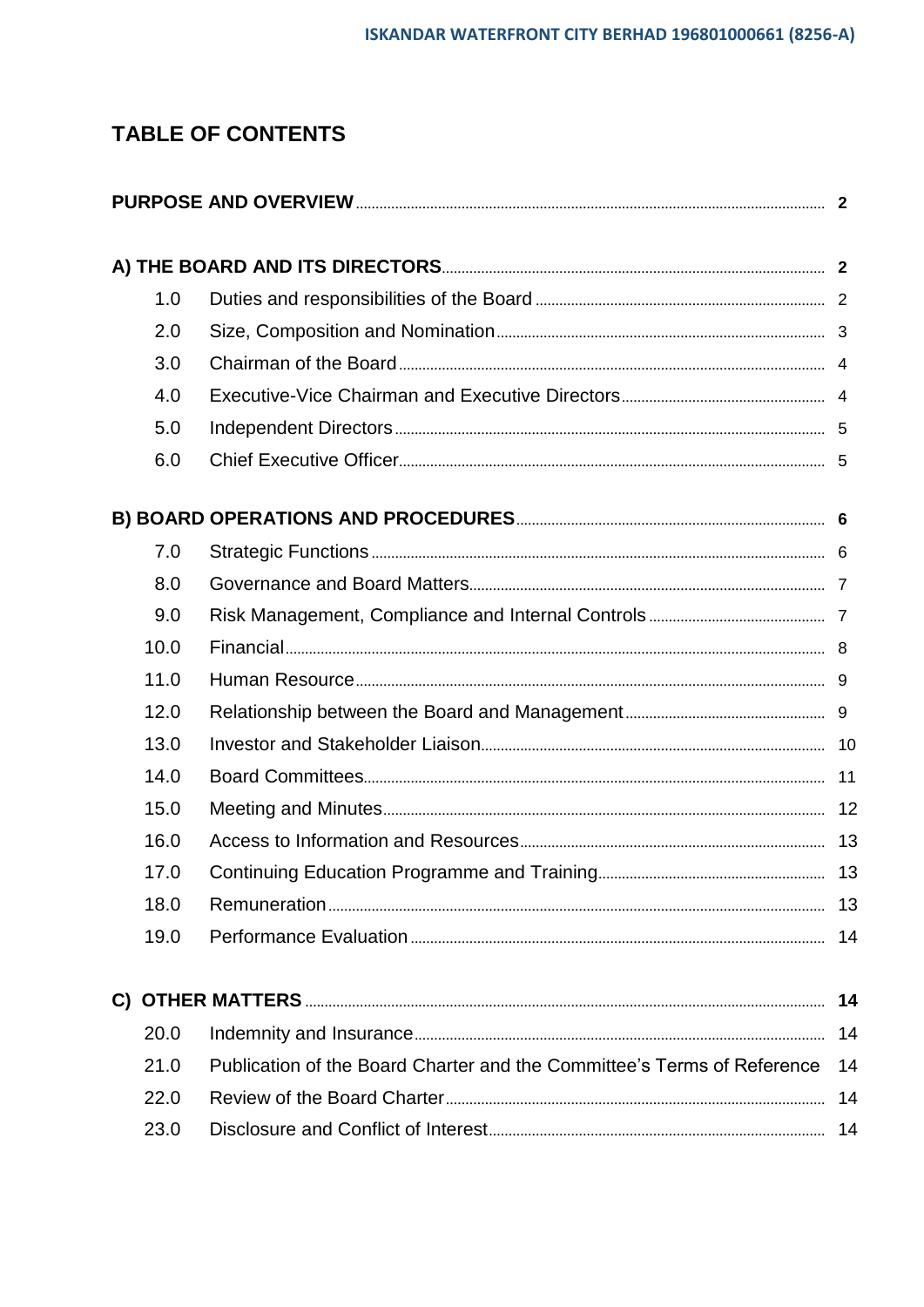### **PURPOSE AND OVERVIEW**

Every public-listed company should be headed by an effective Board, which can both lead and control the business.

This Board Charter is intended to serve as a set of terms of reference for the Board of Directors ("Board") of IWCity is intended to provide a concise overview of: -

- 1. The delineation of the duties, responsibilities and powers of the Board and its Executive Directors and senior management of IWCity; and
- 2. Board operating procedures and practices pertaining to meetings, nominations and appointments, training and development, performance management and evaluation, code of conduct and declarations on conflicts of interest.

In adhering to the responsibilities set out in this Charter, Board members are expected to perform their duties with integrity, honesty and in a professional manner in accordance with the law in serving the interest of its members, stakeholders, employees, clients and the community.

This Charter is governed by, where applicable, constitutions of the Companies Act 2016 and Malaysian Code on Corporate Governance 2017, applicable regulatory and legislative requirements and other good practices on corporate governance.

#### **A) THE BOARD AND ITS DIRECTORS**

#### *1.0 Duties and responsibilities of the Board*

All directors owe fiduciary duties to the Group and must exercise reasonable care, skill and diligence to ensure the proper management of the entity, including maximizing long-term financial returns. The Board is responsible for ensuring that the Company and its subsidiaries ("Group") are managed to achieve this result. The Board will direct and supervise the management of the business and affairs of the Group in the best interest of the shareholders including:

- i. Reviewing and adopting a strategic plan for the Group;
- ii. Overseeing the conduct of the Group's business;
- iii. Identifying principal risks and ensuring the implementation of appropriate internal controls and mitigation measures;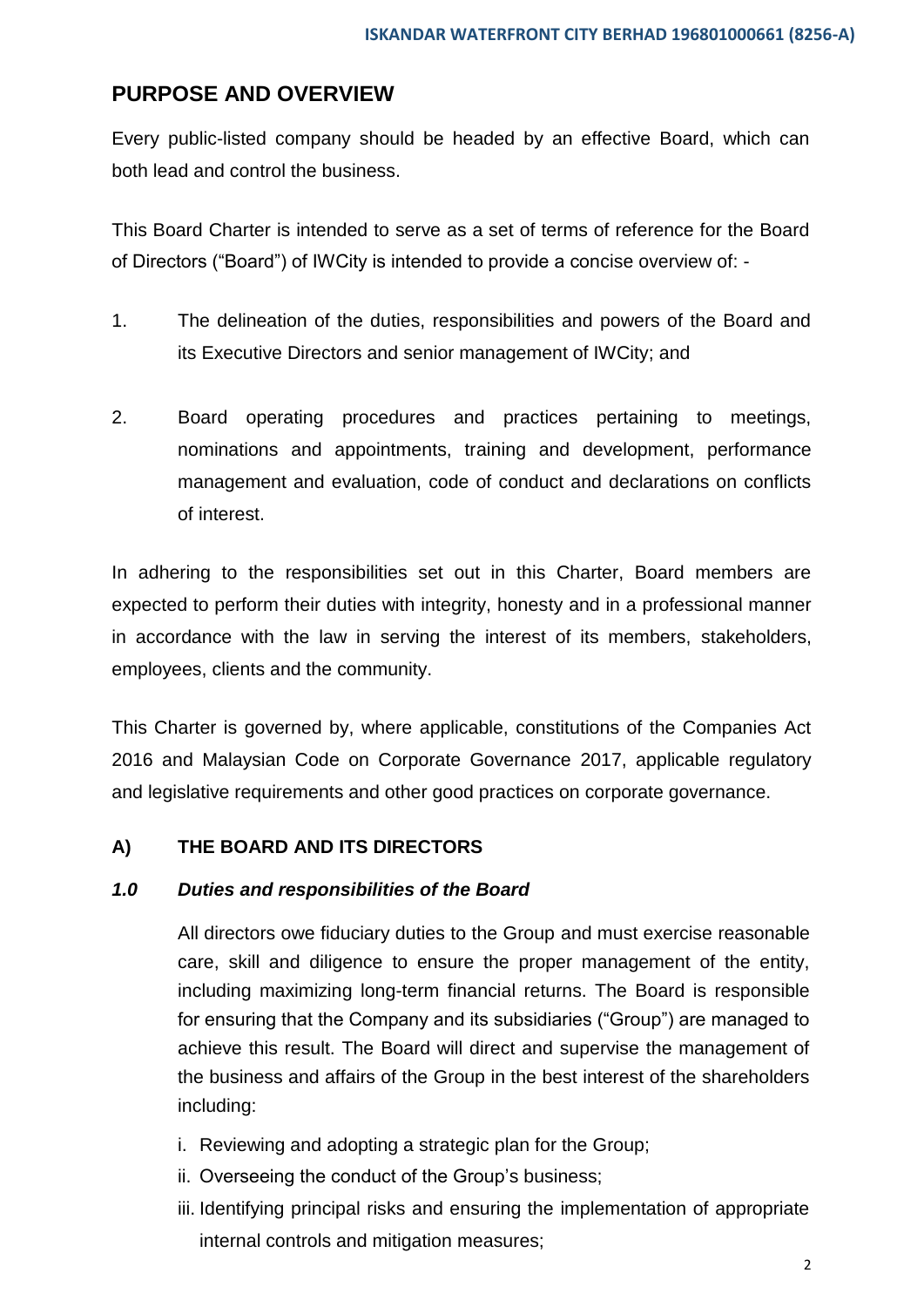iv.Management succession planning;

- v.Overseeing the development and implementation of shareholder communications policy for the Group;
- vi.Reviewing the adequacy and the integrity of the management information and internal controls system of the Group; and
- vii.Reviewing the effectiveness of Group's strategies, policies, principles and practices relating to the sustainability, including whether these strategies, policies, principles and practices promote Group's sustainability agenda.

The Board may choose to delegate some of these responsibilities to one or more of its Board Committees. This delegation of responsibilities will be reflected in the terms of reference of the respective Board Committees, but the ultimate responsibility rests with the Board as a whole.

#### *2.0 Size, Composition and Nomination*

The size of the board is stipulated in the Constitution of the Company. The size of the Board must commensurate with the range of credential, knowledge, views and experience needed for effective functioning of the Board and the regulator's requirement of independent directors.

The Board is supportive of gender diversity policy. In its selection of board members, the Board provides equal opportunity to all candidates who meet the criteria and other qualities vis-a-vis the Group present business portfolios and prospective investments. The detailed profiles of nominated directors will be presented to Board by the Nomination Committee to assist the Board in their decision whether to confirm the appointment of the nominated directors.

All new Directors appointed to the Board shall undertake an induction program coordinated by the Executive Vice-Chairman.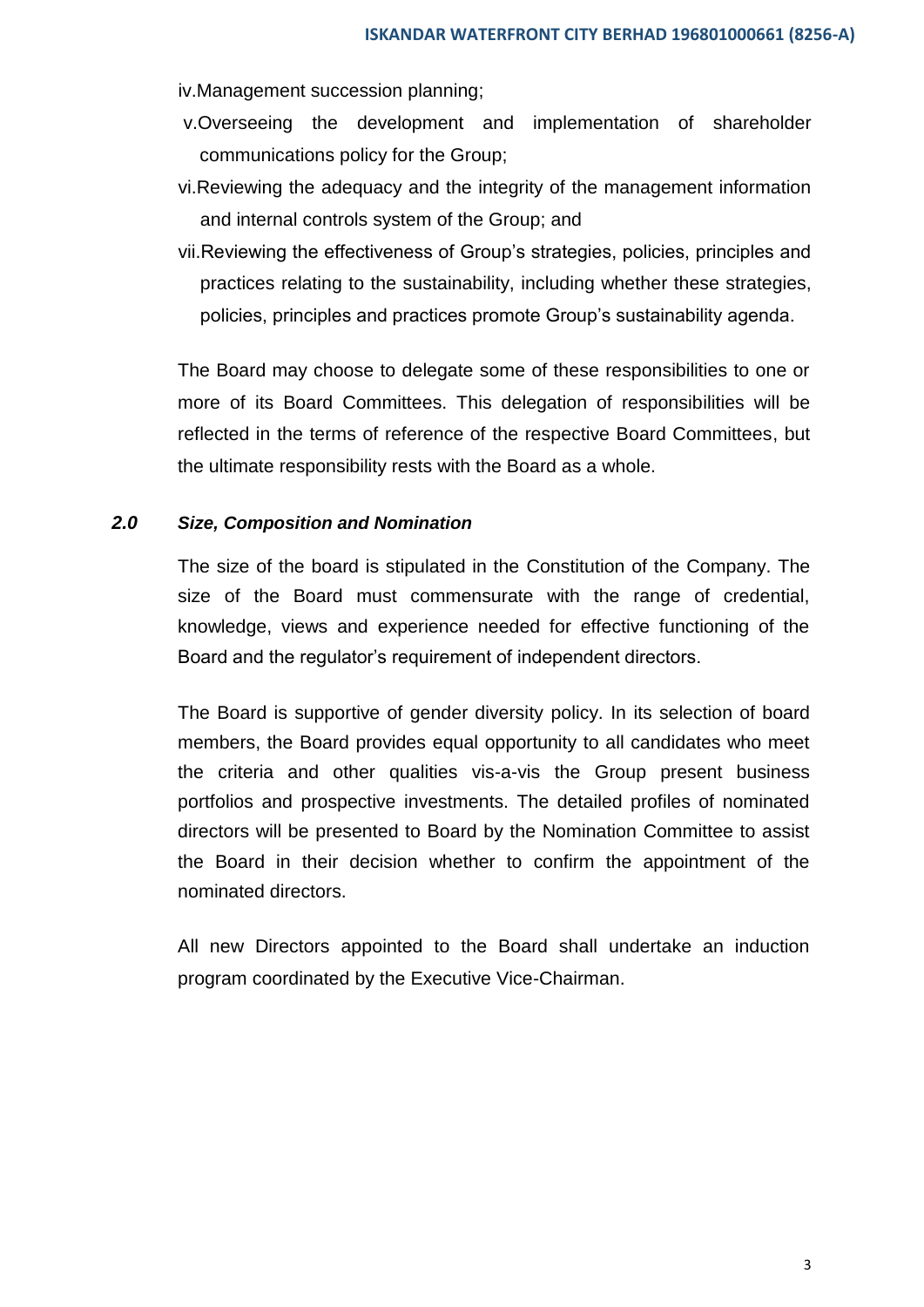#### *3.0 Chairman of the Board*

The Board is empowered by the Company to appoint a Chairman. There must be division of roles between the Chairman and Executive Vice-Chairman. In the absence of the Chairman, the Directors present must elect a Director present to chair the meeting.

#### The Role of the Chairman

The role of the Chairman is to ensure that the Board is functioning effectively and undertakes the following activities:

- Conduct of Board meetings;
- Ensure that all relevant issues for the effective running of the Group's business are on the agenda;
- Ensure that quality information to facilitate decision-making is delivered to the Board members on a timely basis;
- Encourage all Directors to play an active role in Board activities;
- Chair general meetings of shareholders; and
- Liaise with the Executive Vice-Chairman and the Company Secretary on the agenda for Board Meeting(s).

#### *4.0 Executive Vice-Chairman and Executive Directors*

The key responsibilities of the Executive Vice-Chairman and Executive Directors are to:

- develop strategic direction of the Group;
- ensure Board decisions are implemented and Board directions are responded to;
- provide directions in the implementation of short and long-term business plans;
- provide strong leadership including effectively communicating a vision, management philosophy and business strategy to the employees;
- keep Board fully informed of all important aspects of the Group's operations and ensure sufficient information is distributed to Board members; and
- ensure day-to-day business affairs of the Group are effectively managed.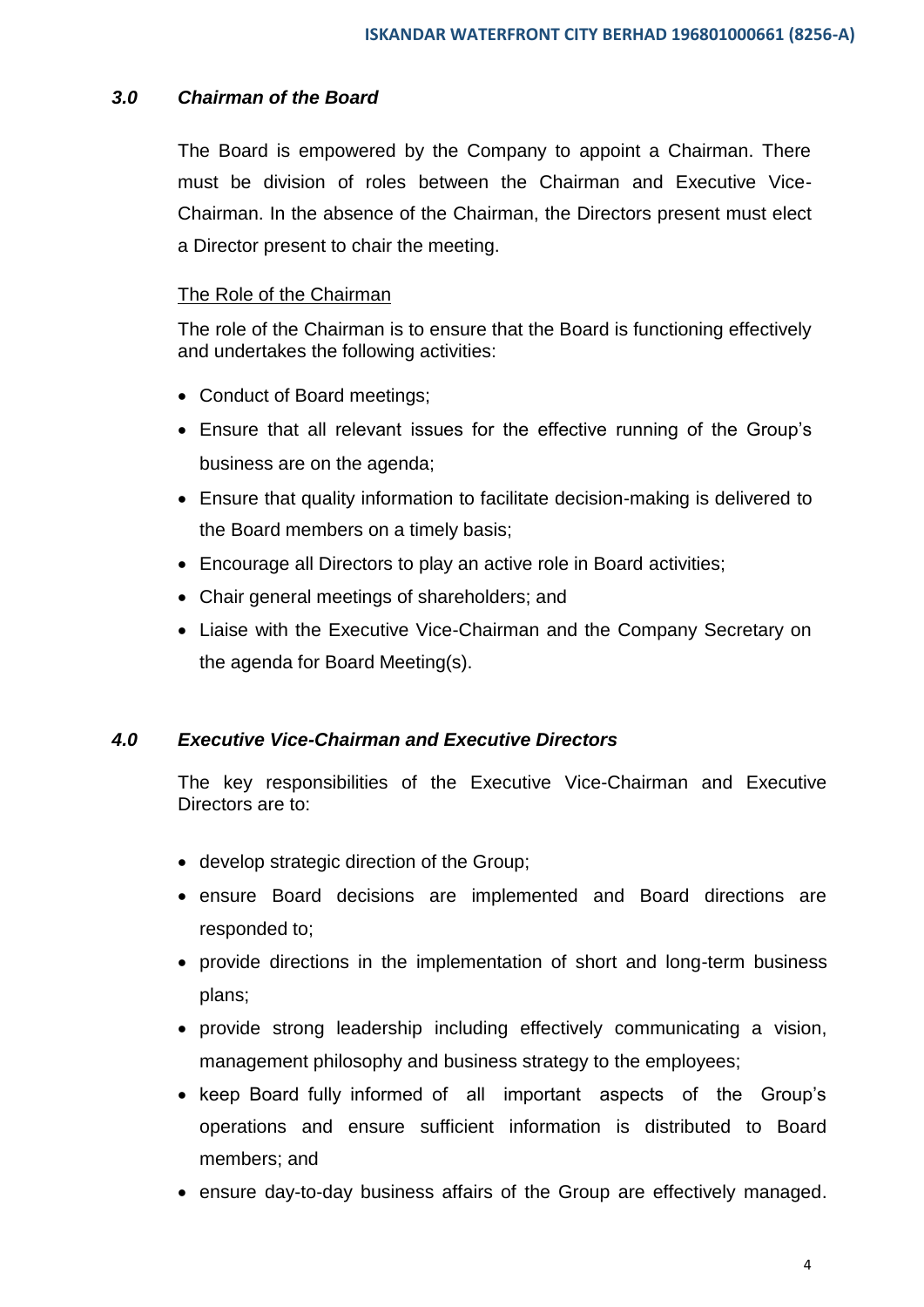#### *5.0 Independent Directors*

An independent director must fulfill the provisions and definition of independent director under the Listing Requirements at all times and must declare their independence to the Board annually.

The tenure of an independent director should not exceed a cumulative term of nine years. Upon completion of the nine years, an independent director may continue to serve on the board subject to the director's re-designation as a non-independent director. In the event the Board wishes to retain the independence status of an independent director, who has served in that capacity for more than nine years, the Board must justify and seek shareholders' approval, as a good practice in accordance with the Malaysian Code on Corporate Governance 2017.

The responsibilities of an independent director are:

- provide and enhance the necessary independence and objectivity to the board;
- ensure effective checks and balances on the board;
- mitigate any possible conflict of interest in policy-making process and the day-to-day management of the Group;
- constructively challenge and contribute to the development of business strategy and direction of the Group; and
- ensure that adequate systems and controls to safeguard the interests of the Group are in place.

#### *6.0 Chief Executive Officer*

The key responsibilities of the Chief Executive Officer are to:

- oversee the day-to-day operations of the Group and to ensure the smooth and effective running of the Group;
- together with the Head of Departments, to ensure that the business affairs of the Group are carried out in an ethical manner and in compliance with relevant laws and regulations;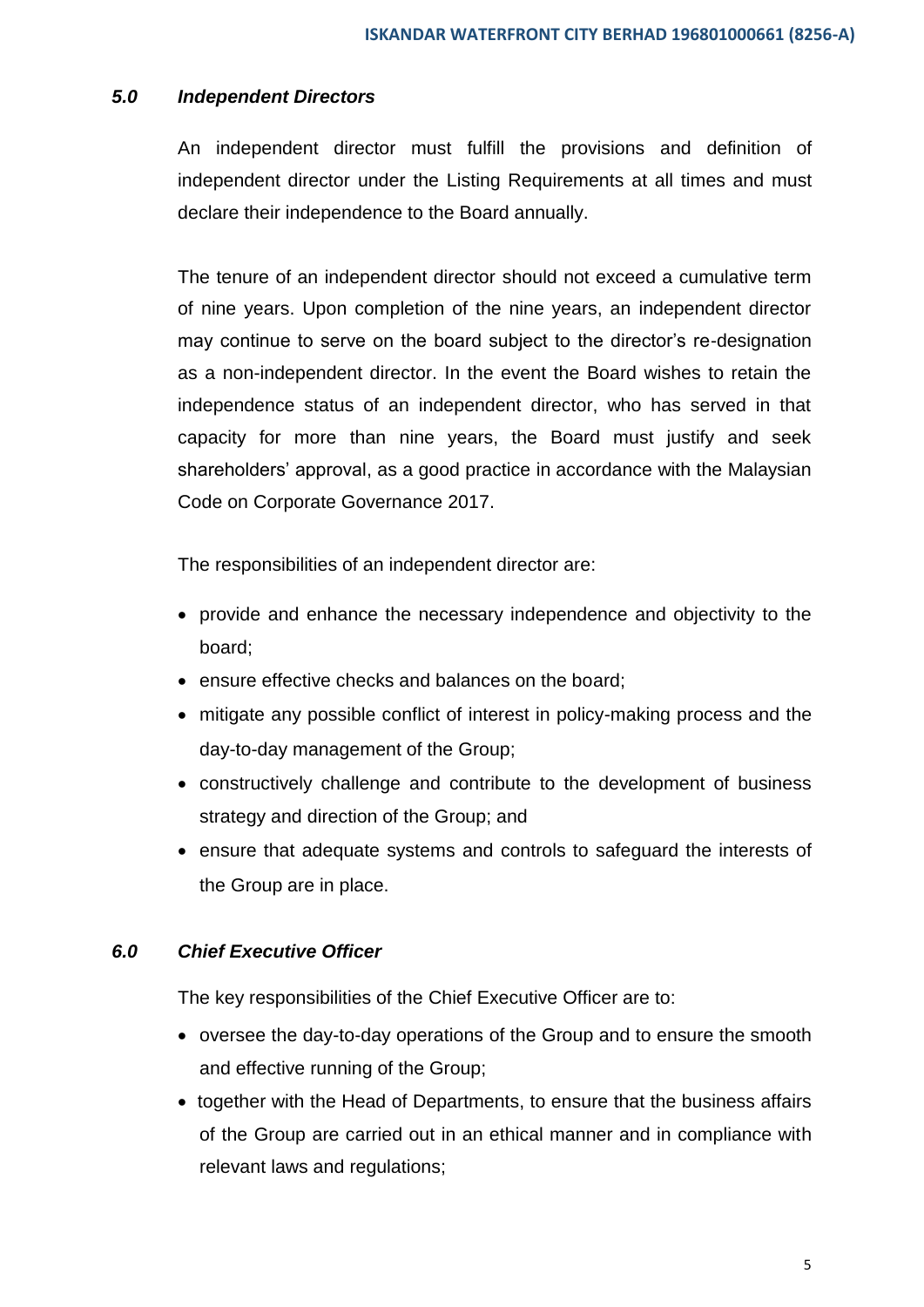- conduit between the Board and the Management in ensuring the success of management functions; and
- implements the policies, strategies and decision adopted by the Board.

#### **B) BOARD OPERATIONS AND PROCEDURES**

#### *7.0 Strategic Functions*

- **Strategic planning:** Approving the Group's strategy, objectives, associated performance indicators and targets and approving any subsequent material variations.
- **Business planning:** Approving, adopting and monitoring the business plan including operating budgets, capital budgets, performance indicators and major projects including corporate restructures/reorganisation, major capital expenditure, capital management, acquisitions and divestitures and any significant initiatives or opportunities.
- **Funding:** Contributing to and approving a strategy for the Group funding, including funding targets, timelines and avenues and appropriately involving itself in liaison and communication with potential sources of funding.
- **Change management:** Overseeing the Group's capacity to identify and respond to changes in its economic and operating environments.
- **Stakeholder liaison:** Appropriately involving itself in liaison and communication with key stakeholders.
- **Performance monitoring:** Overseeing the conduct and performance of the Group to ensure they are being properly managed. To discharge this duty the Board will give specific and regular attention to:
	- i) monitor performance against the strategic and business plans;
	- ii) monitor performance against peer and competitor companies; and
	- iii) enquire and follow up areas of poor performance and their cause.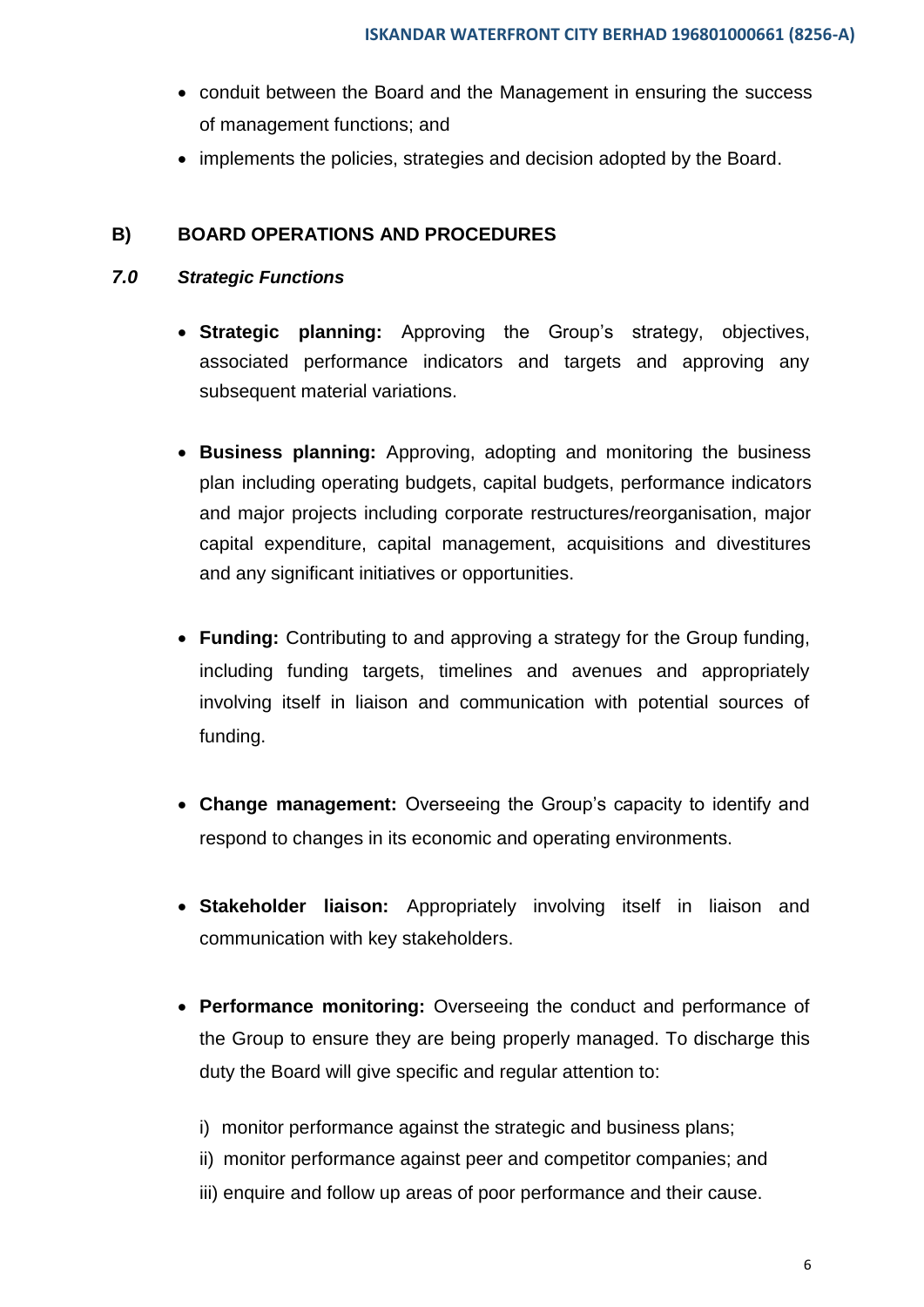#### *8.0 Governance and Board Matters*

- **Delegations of authority:** Reviewing, approving and, where appropriate, revising the delegations of authority from the Board to the management. These delegations must be clearly conveyed to empower the Executive Directors and the executive team to run the Group.
- **Committees:** Overseeing the work of the Board Committees including determining the need for specific Committees, reviewing the need for those Committees on an ongoing basis, receiving reports from, reviewing the work of, and considering the recommendations made by each Committee.
- **Information needs:** Dictating its information needs to management including the form, timing, content and style of Board papers and ensuring these are fully addressed on an ongoing basis.
- **Management succession planning:** Ensuring that appropriate plans are in place for the succession of senior management.
- **Other matters**: Attending to corporate governance matters including the identification and nomination to the members of new Directors to fill Board vacancies and to any other matters identified as reserved to the Board.

#### *9.0 Risk Management, Compliance and Internal Controls*

- **Risk management:** Defining the Group's risk appetite, approving and overseeing the operation of the Group's corporate risk management framework, assessing its effectiveness, understanding and reviewing the major/significant risks facing the group and monitoring their management.
- **Internal controls:** Overseeing, reviewing and monitoring the operation, adequacy and effectiveness of the Group's reporting systems and the overall framework of internal controls established by management including operational, accounting and financial reporting controls.
- **Operational compliance:** Approving, reviewing and monitoring compliance with corporate policies.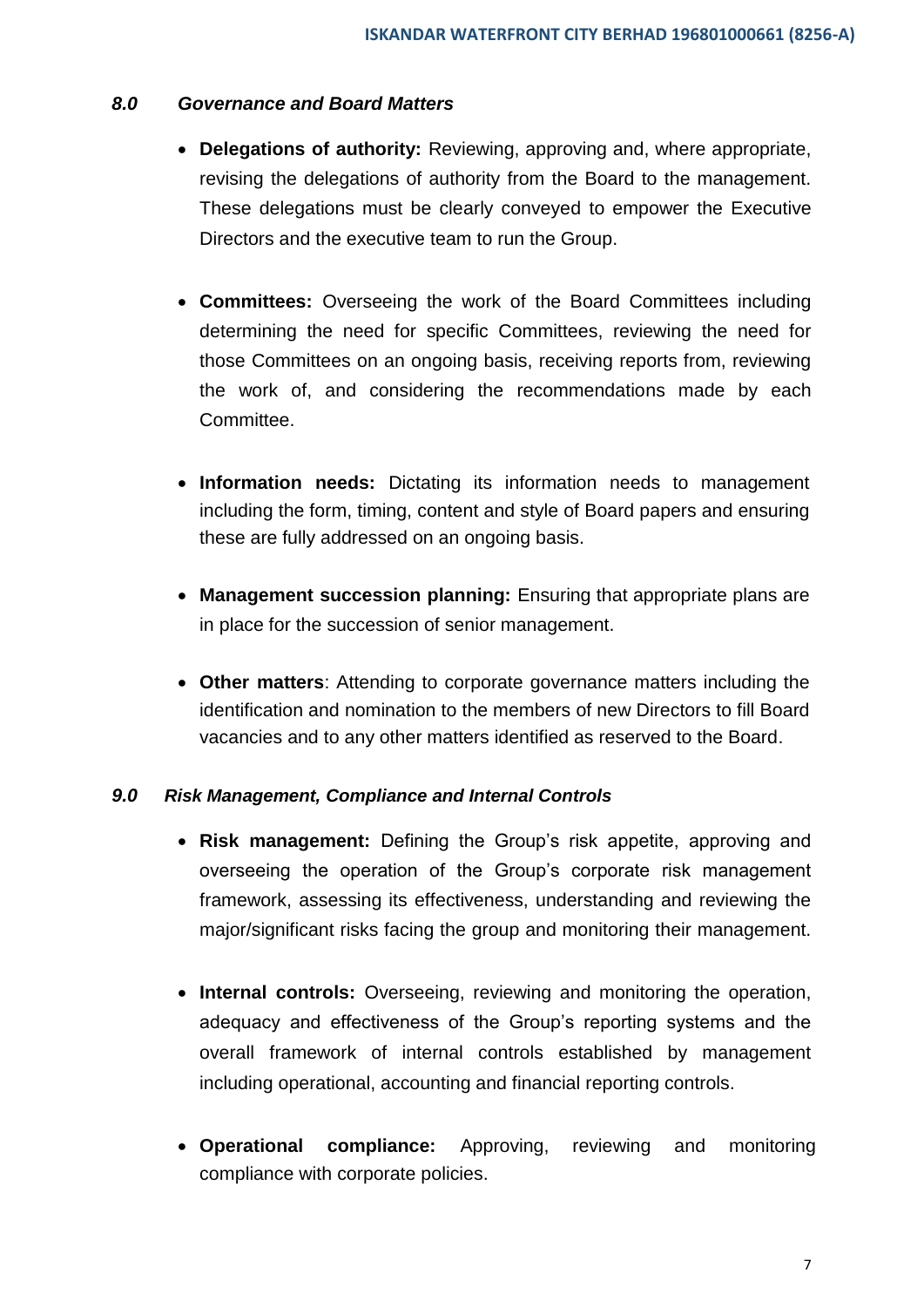- **Legal compliance:** Overseeing, reviewing and monitoring the operation of the Group's procedures to ensure compliance with relevant legislation is actively promoted within the Group. Attention shall also be given to privacy and occupational health and safety programs.
- **Reputation:** Being aware of and, where appropriate, reviewing any litigation, actions, transactions and issues, papers and reports to external/third parties which impact on the Group and which may attract public, government, regulatory or other interest.
- **Encourage the reporting of unlawful or unethical behavior:**  Maintaining a firm stance in encouraging the reporting of unlawful or unethical behavior and ensuring that employees and management are assured of protection where violations are reported in good faith.

#### *10.0 Financial*

- **Financial oversight:** Overseeing all aspects of the Group's financial position including giving specific attention to the quantum, nature and terms of Group's debt facilities and its ability to meet its debts and other obligations as they fall due.
- **Financial reporting:** Approving the annual audited financial statements, the quarterly financial statements, and the theme and text of the Company's and Group's annual report.
- **Audit:** Selecting the Group's external auditors for approval by the members, ratifying the appointment of the internal auditor and approving their respective scopes of work.
- **Related party transactions**: Reviewing and monitoring all related party transactions to identify whether consideration should be given to seeking stakeholder approval and ensuring compliance with the market regulations.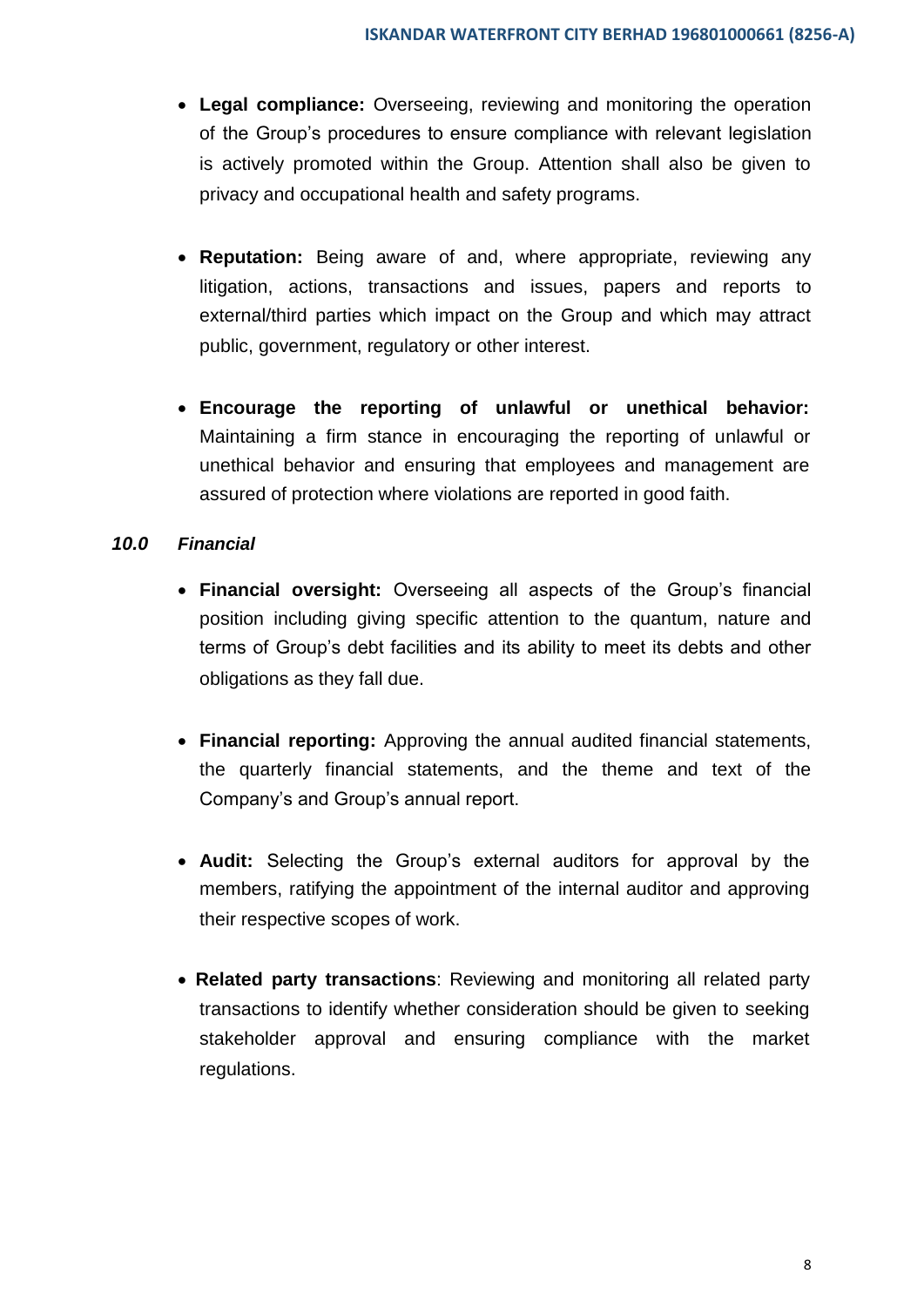#### *11.0 Human Resource*

- **Executive appointment and termination:** The appointment and dismissal of Executive Vice-Chairman, Executive Directors, Chief Executive Officer, Senior Management and Company Secretary.
- **Executive performance and development:** Ensuring an appropriate process is in place to recruit, review the performance of, remunerate, train and develop executives and to provide for management succession.
- **Executive compensation:** Reviewing and approving the compensation, equity and incentive schemes in place for the executives to ensure they are appropriate and competitive.
- **Ethical behavior:** Reviewing, approving and monitoring compliance with the Group Code of Ethics, which provides guidance regarding ethical behaviour, including approving all proposed revisions or waivers.

#### *12.0 Relationship between the Board and Management*

Subject to the formal delegations of authority, the Board delegates responsibility for the operation and management of the Group business to the Executive Vice-Chairman, Chief Executive Officer and the management team. Management is accountable to the Board and is to fulfill this responsibility through the provision of reports, briefings and presentations on a regular basis throughout the year.

Other executive and senior management shall attend Board meetings by standing invitation.

The Board will adopt appropriate structures and procedures to ensure it retains its independence and functions independently of management. This will include the Non-Executive Directors meeting in the absence of management on a scheduled basis.

Independent Directors may communicate with members of the senior management team at any time.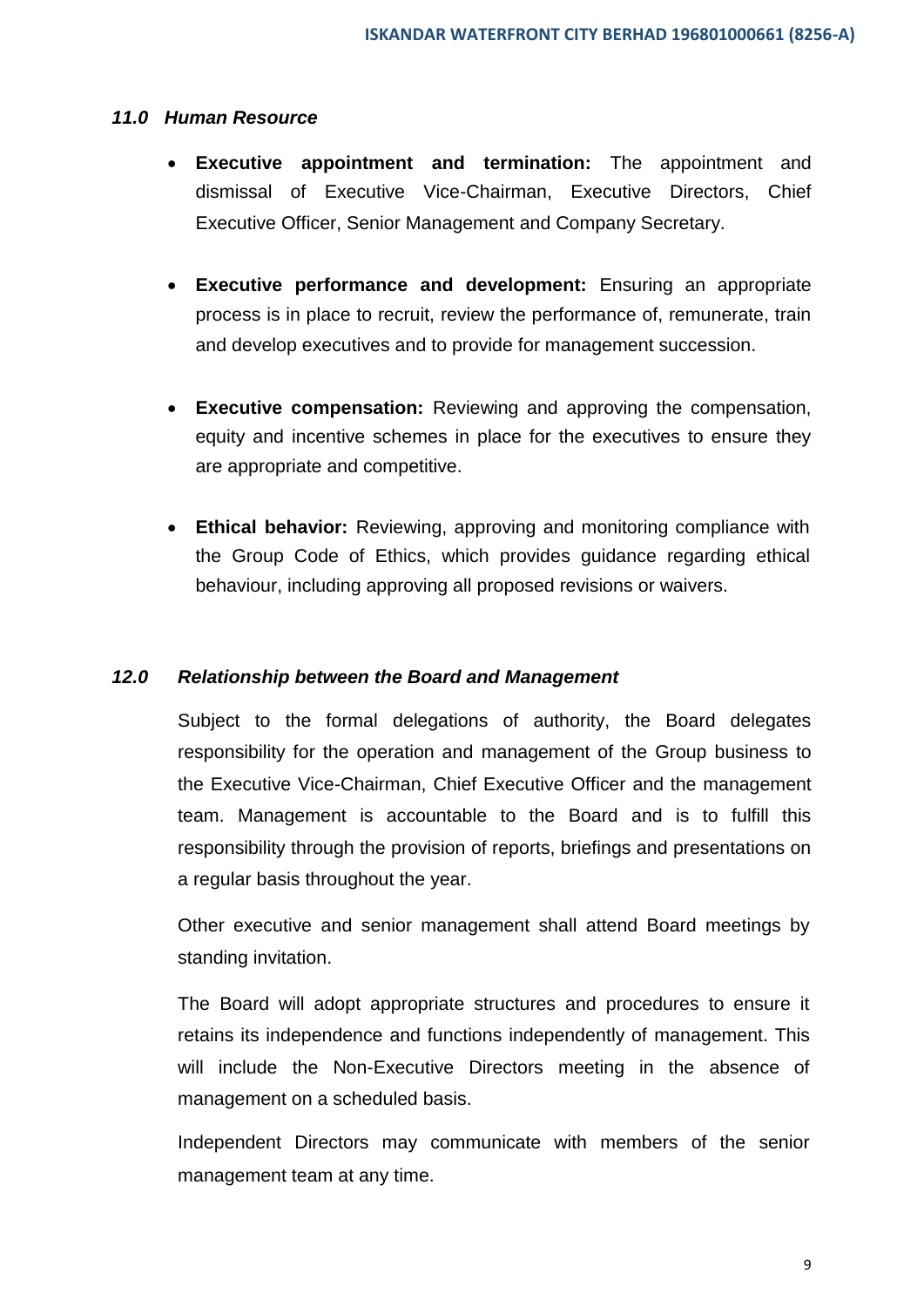#### *13.0 Investor and Stakeholder Liaison*

The Board's investor and shareholder liaison objective is to ensure that there are effective communications with its shareholders, the financial communities and other stakeholders that fairly and accurately reflect the Group. This is to help the Group to achieve a fair market value for its securities and optimum cost of capital and at the same time to facilitate investors and potential investors to make informed investment decisions.

The Board's investor and stakeholders' relations initiatives are designed and driven by the following principles:

- The Board will always report its financial results and material development to the Securities Exchange, its shareholders and other stakeholders in an open, timely and comprehensive manner;
- The Board will communicate only through its designated spokespersons;
- The Board will leverage its website as an additional communications channel;
- The Board will proactively address reports and rumors, so as to avoid unnecessary speculation in its securities;
- The Board will give reasonable access to analysts and the media to help them have informed opinions of the Group, but will not seek to influence those opinions or to give information that is not available to the general public; and
- The Board will meet with its shareholders in the Company's Annual General Meeting and Extraordinary General Meeting to inform, and obtain feedback from shareholders.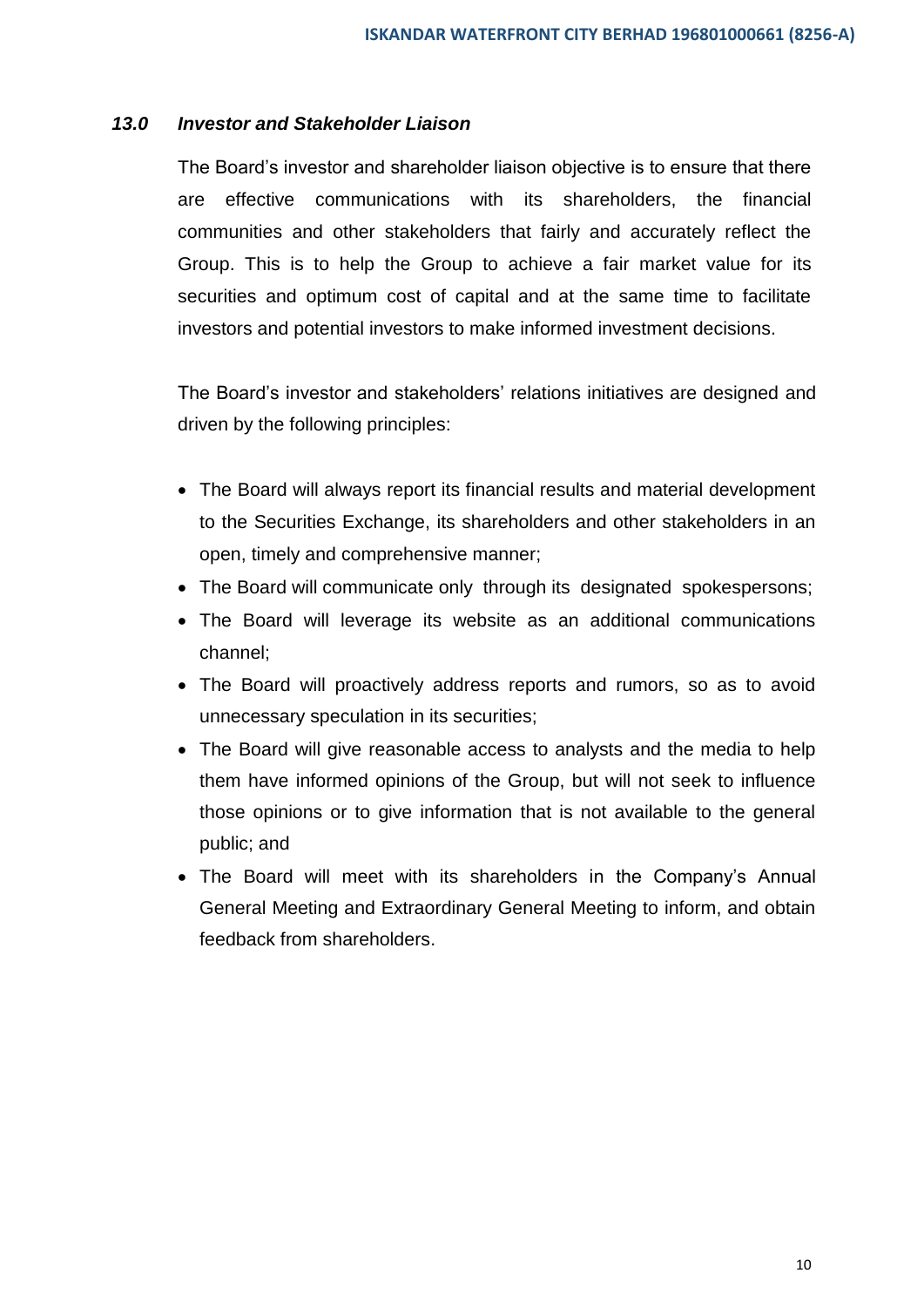#### *14.0 Board Committees*

The Board may from time to time establish appropriate Committees to assist it in the discharge of its responsibilities. However, the Board will not delegate any of its decision-making authority to those Committees.

The Board has established the following Committees:

- Audit Committee:
- Nomination Committee:
- Remuneration Committee:
- Risk Management Committee;
- Tender Awards Committee; and
- Employees' Share Option Committee.

Each formally constituted Committee will have written terms of reference, approved by the Board. Formal minutes of each Committee meeting will be prepared and circulated to each of the Directors within the time frame set out in the relevant Committee's terms of reference, together with a clear list of recommendations and/or other matters and issues for the consideration of the full Board at the next Directors' meeting.

Where a Committee meeting is necessarily held a short time in advance of a Board meeting, for example where the Audit Committee completes its review of the financial statements only shortly in advance of the Board meeting to approve those accounts, the Board may be verbally briefed by the Chairperson of the Committee. However, this must be followed by formal written minutes within the prescribed timeframe.

The Board has sole responsibility for the appointment of Directors to Committees and expects that, over time, the Directors will rotate on and off various Committees taking into account the needs of the Committees, legislative requirements, skill sets and the experience of the individual Directors.

The role, function, performance and membership of each Committee will be reviewed on an annual basis as part of the Board's appraisal process.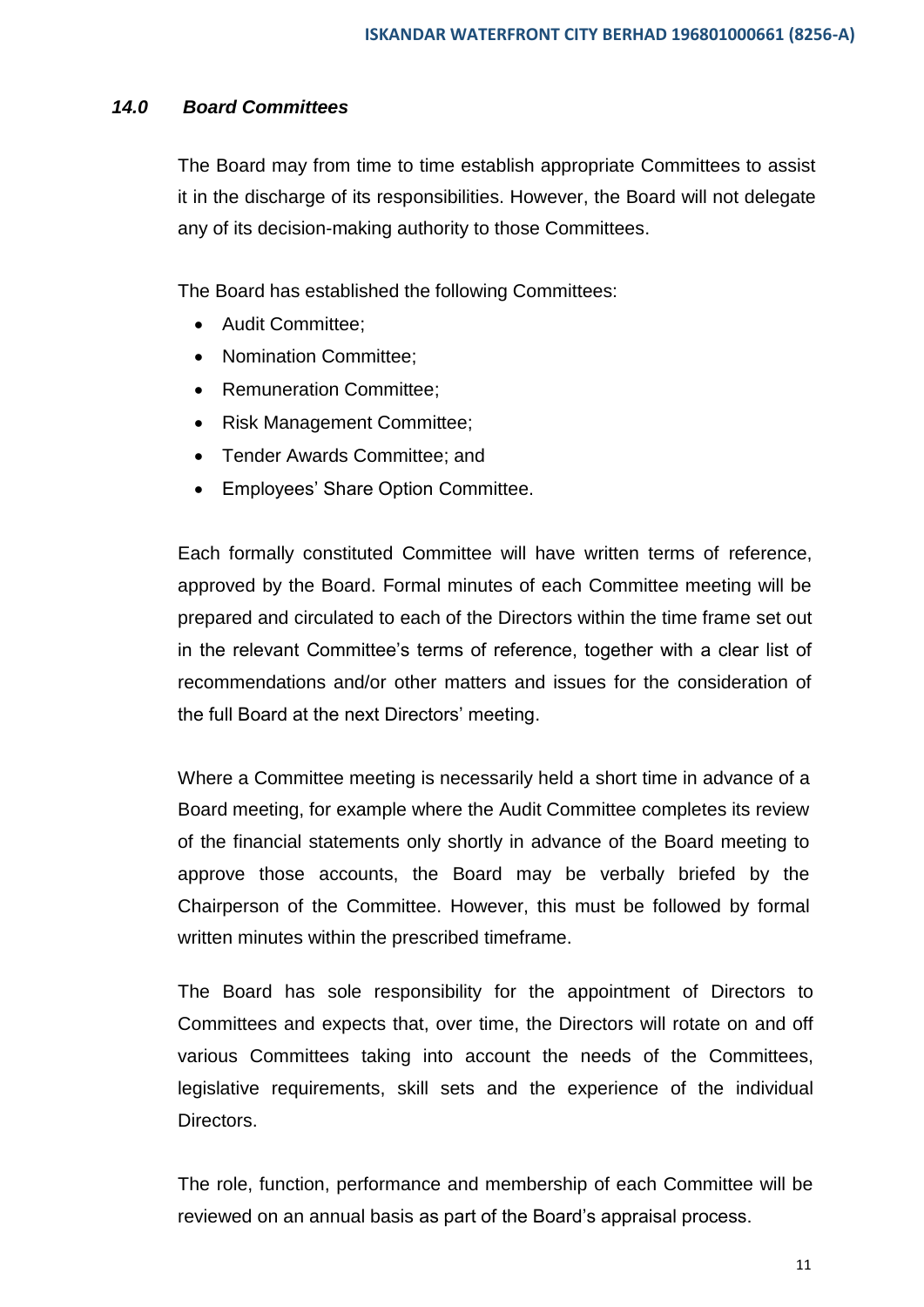#### *15.0 Meetings and Minutes*

Board meetings are held at least 4 times annually. The agenda for each meeting is dictated by the needs of the Board and the matters set out in the annual agenda for attention at a particular meeting.

Additional Board meetings can be convened by the Company Secretary at the request of any Director at any time by giving all Directors at least seven days' notice in writing. A meeting may, with the consent of all Directors, be convened with shorter notice.

Personal attendance of Board members at meetings is preferred. The Board and Board Committees may hold meetings at two or more venues using any technology (for example: teleconferencing) that gives all members of the Board or the relevant Board Committee a reasonable opportunity to participate in the meeting.

In addition to the above, subject to relevant laws and guidelines, the following should be observed by Board:

- to meet on a quarterly basis, but in any event, no less than once in every three (3) months, or whenever deemed necessary;
- all directors must attend at least 50% of the Board meetings held in each financial year or such other percentage as may be prescribed by the Listing Requirements;
- the quorum of the meetings shall be met pursuant to the Constitution of the Company;
- the participation of the director can be facilitated by means of video or telephone conferencing;
- Head of the respective division units and relevant management personnel may be invited to attend the Board meeting(s);
- the Company Secretary shall be appointed as Secretary of the Board Meeting and minutes of meetings shall be taken and documented; and
- Information should be supplied to the directors at least seven (7) days prior to the meeting in order for them to discharge their duties.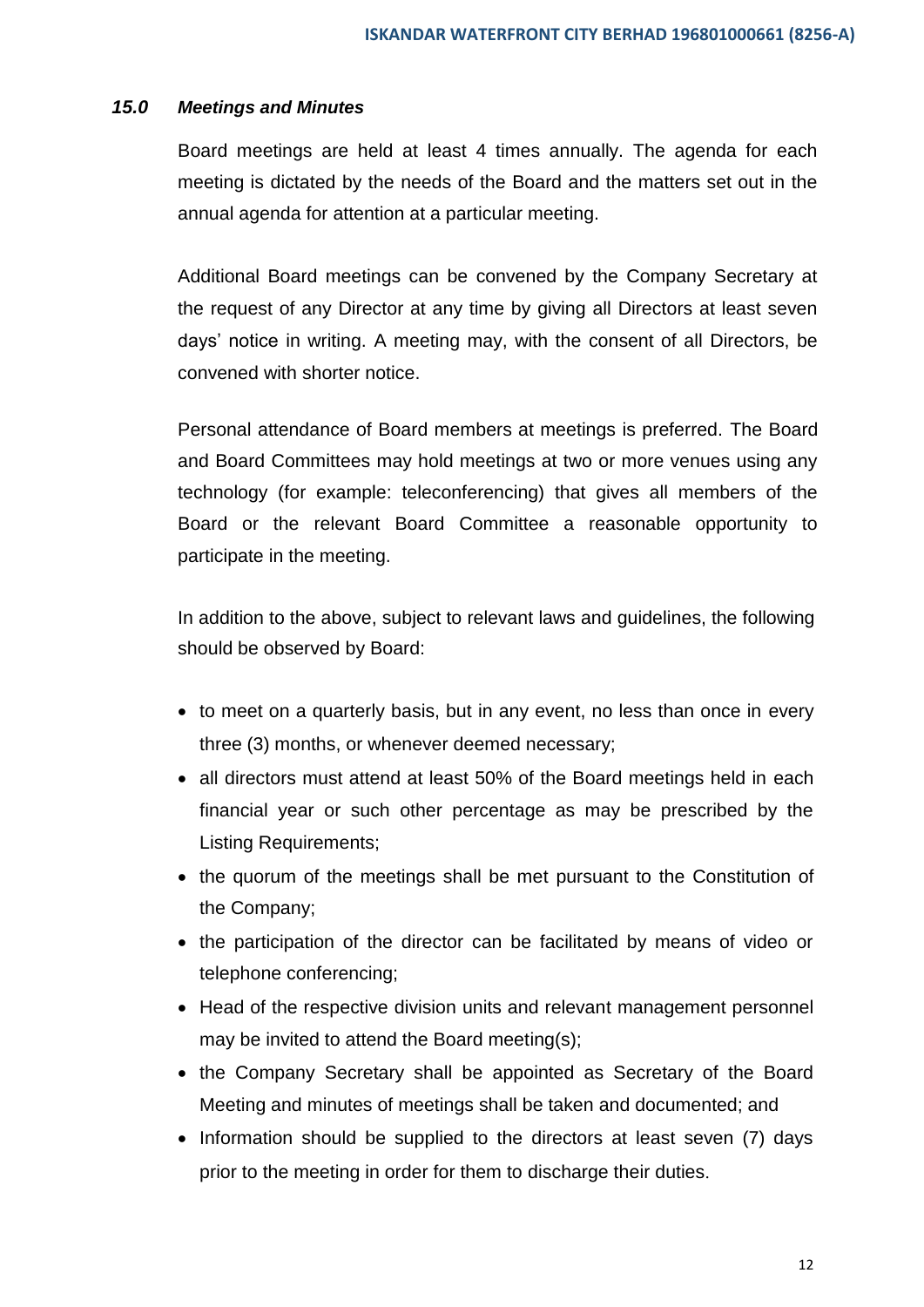In lieu of meeting, the Board is allowed to carry out resolutions by way of circulation.

#### *16.0 Access to Information and Resources*

The Board shall:

- have complete, adequate and timely information prior to Board meetings and on an ongoing basis;
- have the resources required to perform its duties;
- have full and unrestricted access to any information pertaining to the Group; and
- be able to obtain independent professional or other advice at the expenses of the Group.

#### *17.0 Continuing Education Programme and Training*

Directors are expected to undertake continuing professional education to enable them to discharge their duties effectively. While management, Company Secretary, Internal and External Auditors will brief the Board on changes in the legislative, regulatory or industry framework which impact the Group, this is not a substitute for the Directors' efforts to seek continuous knowledge of the changes in the market regulations.

Based on the result of appraisal, the Nomination Committee would assist the Board to undertake an assessment of the training needs of each director.

#### *18.0 Remuneration*

The Board will consider for adoption a remuneration policy established by the Remuneration Committee designed to enhance corporate and individual performance. The level of remuneration will be designed to attract and maintain talented and motivated Directors and employees. Executive Directors are remunerated based on the Group's performance whilst the remuneration of the non-executive directors is determined in accordance with their and the level of responsibilities assumed.

The maximum amount of annual fees to be paid to non-executive Directors will be recommended by the Board and subject to ordinary resolution of the shareholders.